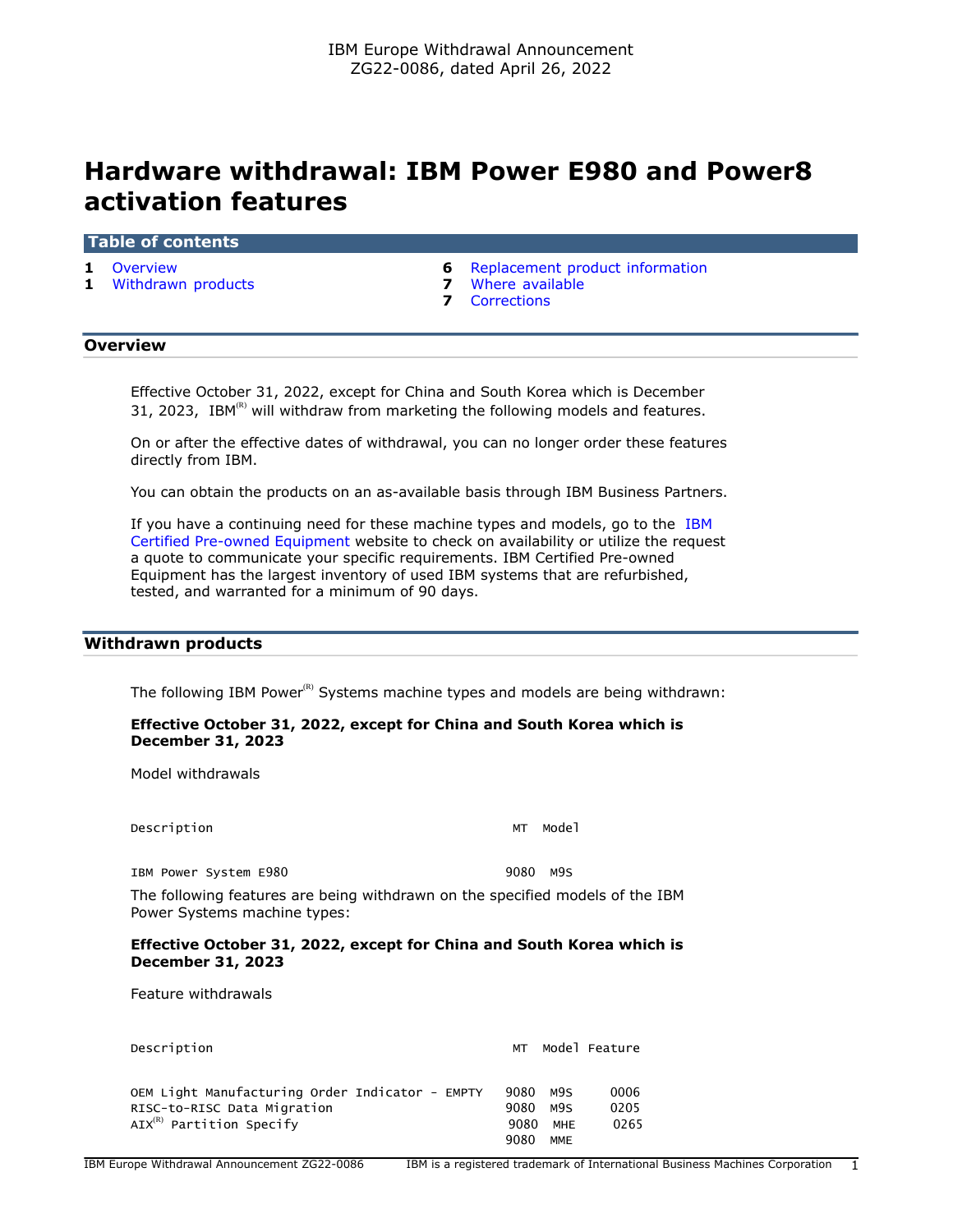|                                                                     | 9119         | MHE                      |              |
|---------------------------------------------------------------------|--------------|--------------------------|--------------|
|                                                                     | 9119         | <b>MME</b>               |              |
| Linux ${}^{\textrm{\tiny(R)}}$ Partition Specify                    | 9080         | <b>MHE</b>               | 0266         |
|                                                                     | 9080         | <b>MME</b>               |              |
|                                                                     | 9119         | <b>MHE</b>               |              |
|                                                                     | 9119         | <b>MME</b>               |              |
| IBM i Operating System Partition Specify                            | 9080<br>9080 | <b>MHE</b><br><b>MME</b> | 0267         |
|                                                                     | 9119         | <b>MHE</b>               |              |
|                                                                     | 9119         | <b>MME</b>               |              |
| Decline Electronic Service Agent Install                            |              |                          |              |
| Indicator                                                           | 9080         | M9S                      | 1120         |
| Primary OS - IBM i                                                  | 9080         | <b>MHE</b>               | 2145         |
|                                                                     | 9080         | <b>MME</b>               |              |
|                                                                     | 9119<br>9119 | <b>MHE</b><br><b>MME</b> |              |
| Primary OS - AIX                                                    | 9080         | <b>MHE</b>               | 2146         |
|                                                                     | 9080         | <b>MME</b>               |              |
|                                                                     | 9119         | MHE                      |              |
|                                                                     | 9119         | <b>MME</b>               |              |
| Primary OS - Linux                                                  | 9080         | <b>MHE</b>               | 2147         |
|                                                                     | 9080         | <b>MME</b>               |              |
|                                                                     | 9119         | <b>MHE</b><br><b>MME</b> |              |
| Rack Indicator- Not Factory Integrated                              | 9119<br>9080 | M9S                      | 4650         |
| Rack Indicator, Rack #1                                             | 9080         | M9S                      | 4651         |
| Rack Indicator, Rack #2                                             | 9080         | M9S                      | 4652         |
| Rack Indicator, Rack #3                                             | 9080         | M9S                      | 4653         |
| Rack Indicator, Rack #4                                             | 9080         | M9S                      | 4654         |
| Rack Indicator, Rack #5                                             | 9080         | M9S                      | 4655         |
| Rack Indicator, Rack #6                                             | 9080         | M9S                      | 4656         |
| Rack Indicator, Rack #7<br>Rack Indicator, Rack #8                  | 9080<br>9080 | M9S<br>M9S               | 4657<br>4658 |
| Rack Indicator, Rack #9                                             | 9080         | M9S                      | 4659         |
| Rack Indicator, Rack #10                                            | 9080         | M9S                      | 4660         |
| Rack Indicator, Rack #11                                            | 9080         | M9S                      | 4661         |
| Rack Indicator, Rack #12                                            | 9080         | M9S                      | 4662         |
| Rack Indicator, Rack #13                                            | 9080         | M9S                      | 4663         |
| Rack Indicator, Rack #14                                            | 9080         | M9S                      | 4664         |
| Rack Indicator, Rack #15                                            | 9080<br>9080 | M9S<br>M9S               | 4665<br>4666 |
| Rack Indicator, Rack #16<br>Software Preload Required               | 9080         | M9S                      | 5000         |
| PowerVM <sup>(R)</sup> Enterprise Edition                           | 9080         | <b>MHE</b>               | 5228         |
|                                                                     | 9080         | <b>MME</b>               |              |
|                                                                     | 9119         | <b>MHE</b>               |              |
|                                                                     | 9119         | <b>MME</b>               |              |
| Base Customer Spec Plcmnt                                           | 9080         | M9S                      | 8453         |
| Order Routing Indicator- System Plant                               | 9080         | M9S                      | 9169         |
| Language Group Specify - US English<br>New AIX License Core Counter | 9080<br>9080 | M9S<br>M9S               | 9300<br>9440 |
| New IBM i License Core Counter                                      | 9080         | M9S                      | 9441         |
| New Red Hat <sup>(R)</sup> License Core Counter                     | 9080         | M9S                      | 9442         |
| New SUSE License Core Counter                                       | 9080         | M9S                      | 9443         |
| Other AIX License Core Counter                                      | 9080         | M9S                      | 9444         |
| Other Linux License Core Counter                                    | 9080         | M9S                      | 9445         |
| 3rd Party Linux License Core Counter                                | 9080         | M9S                      | 9446         |
| VIOS Core Counter<br>Other IBM i License Core Counter               | 9080<br>9080 | M9S<br>M9S               | 9447<br>9448 |
| Other License Core Counter                                          | 9080         | M9S                      | 9449         |
| Ubuntu Linux License Core Counter                                   | 9080         | M9S                      | 9450         |
| Month Indicator                                                     | 9080         | M9S                      | 9461         |
| Day Indicator                                                       | 9080         | M9S                      | 9462         |
| Hour Indicator                                                      | 9080         | M9S                      | 9463         |
| Minute Indicator                                                    | 9080         | M9S                      | 9464         |
| Qty Indicator<br>Countable Member Indicator                         | 9080<br>9080 | M9S<br>M9S               | 9465<br>9466 |
| Language Group Specify - Dutch                                      | 9080         | M9S                      | 9700         |
| Language Group Specify - French                                     | 9080         | M9S                      | 9703         |
| Language Group Specify - German                                     | 9080         | M9S                      | 9704         |
| Language Group Specify - Polish                                     | 9080         | M9S                      | 9705         |
| Language Group Specify - Norwegian                                  | 9080         | M9S                      | 9706         |
| Language Group Specify - Portuguese                                 | 9080<br>9080 | M9S                      | 9707<br>9708 |
| Language Group Specify - Spanish                                    |              | M9S                      |              |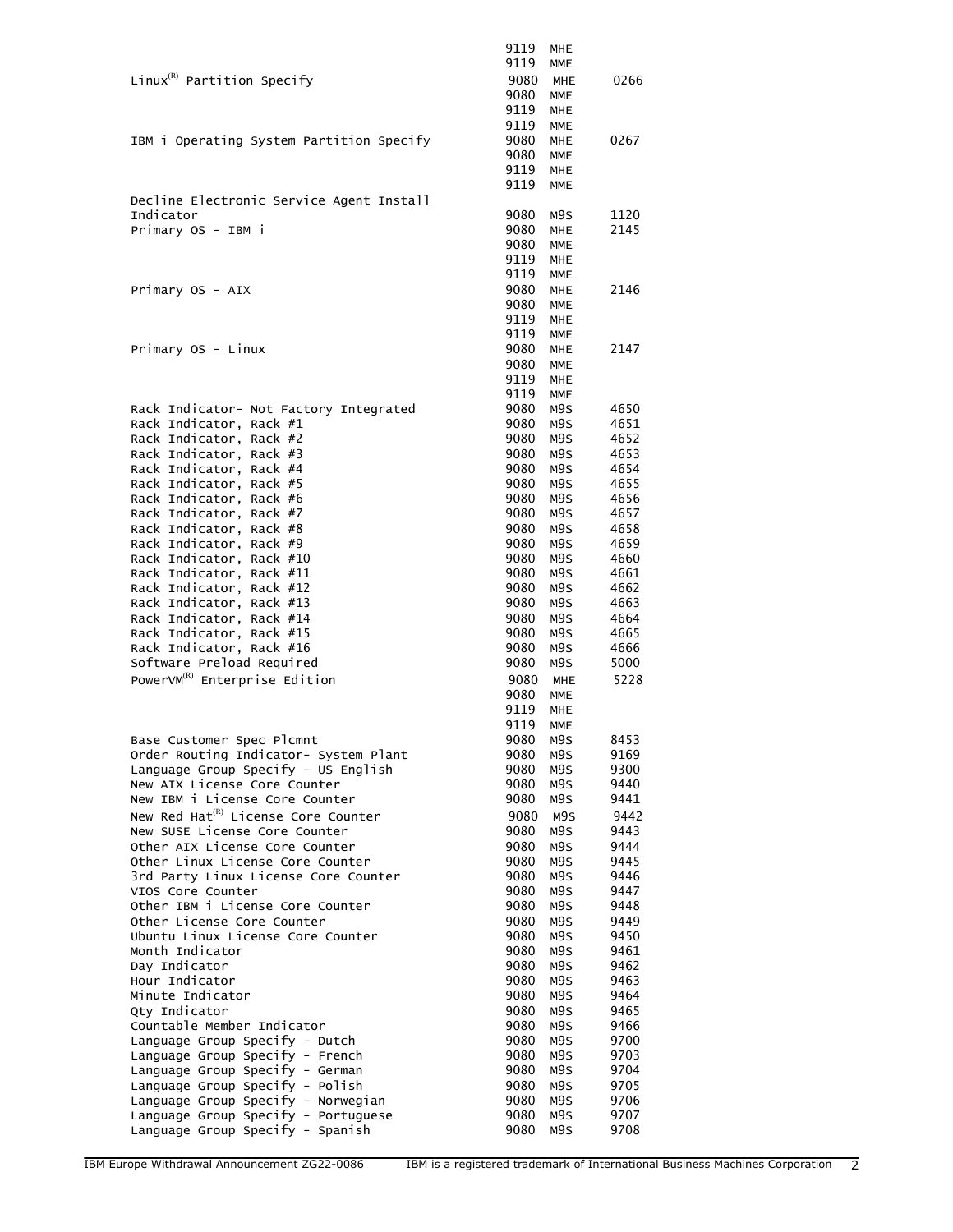| Language Group Specify - Italian                                                  | 9080         | M9S                      | 9711                       |
|-----------------------------------------------------------------------------------|--------------|--------------------------|----------------------------|
| Language Group Specify - Canadian French                                          | 9080         | M9S                      | 9712                       |
| Language Group Specify - Japanese                                                 | 9080         | M9S                      | 9714                       |
| Language Group Specify - Traditional Chinese<br>(Taiwan)                          | 9080         | M9S                      | 9715                       |
| Language Group Specify - Korean                                                   | 9080         | M9S                      | 9716                       |
| Language Group Specify - Turkish                                                  | 9080         | M9S                      | 9718                       |
| Language Group Specify - Hungarian                                                | 9080         | M9S                      | 9719                       |
| Language Group Specify - Slovakian                                                | 9080         | M9S                      | 9720                       |
| Language Group Specify - Russian                                                  | 9080         | M9S                      | 9721                       |
| Language Group Specify - Simplified Chinese (PRC) 9080                            |              | M9S                      | 9722                       |
| Language Group Specify - Czech<br>Language Group Specify - Romanian               | 9080<br>9080 | M9S<br>M9S               | 9724<br>9725               |
| Language Group Specify - Croatian                                                 | 9080         | M9S                      | 9726                       |
| Language Group Specify - Slovenian                                                | 9080         | M9S                      | 9727                       |
| Language Group Specify - Brazilian Portuguese                                     | 9080         | M9S                      | 9728                       |
| Language Group Specify - Thai                                                     | 9080         | M9S                      | 9729                       |
| Product Renovated by IBM Indicator                                                | 9080         | M9S                      | 9993                       |
| Single 5250 Enterprise Enablement                                                 | 9080         | <b>MHE</b>               | EB <sub>2R</sub>           |
|                                                                                   | 9080         | <b>MME</b>               |                            |
|                                                                                   | 9119<br>9119 | <b>MHE</b><br><b>MME</b> |                            |
| Full 5250 Enterprise Enablement                                                   | 9080         | <b>MHE</b>               | EB <sub>30</sub>           |
|                                                                                   | 9080         | <b>MME</b>               |                            |
|                                                                                   | 9119         | <b>MHE</b>               |                            |
|                                                                                   | 9119         | <b>MME</b>               |                            |
| Mobile Enablement                                                                 | 9080         | <b>MHE</b>               | EB35                       |
|                                                                                   | 9080         | <b>MME</b>               |                            |
|                                                                                   | 9119         | <b>MHE</b>               |                            |
|                                                                                   | 9119         | <b>MME</b>               |                            |
| IBM i 7.3 Indicator                                                               | 9080<br>9080 | <b>MHE</b><br>MME        | EB73                       |
|                                                                                   | 9119         | <b>MHE</b>               |                            |
|                                                                                   | 9119         | <b>MME</b>               |                            |
| IBM i 7.4 Indicator                                                               | 9080         | <b>MHE</b>               | EB74                       |
|                                                                                   | 9080         | <b>MME</b>               |                            |
|                                                                                   | 9119         | <b>MHE</b>               |                            |
|                                                                                   | 9119         | <b>MME</b>               |                            |
|                                                                                   |              |                          |                            |
|                                                                                   |              |                          |                            |
| **Feature ECSL is orderable in China and Brazil only**                            |              |                          |                            |
|                                                                                   |              |                          |                            |
| Machine Kit of Parts (MKIT) Indicator<br>Power IFL Processor Activation for #ELPC | 9080<br>9080 | M9S<br>MHE               | <b>ECSL</b><br><b>ELAC</b> |
|                                                                                   |              |                          |                            |
|                                                                                   |              |                          |                            |
|                                                                                   |              |                          |                            |
| BASE PROCESSOR ACTIVATION (20) FOR #EHC5                                          | 9080 MHE     |                          | <b>ELAT</b>                |
|                                                                                   |              |                          |                            |
|                                                                                   |              |                          |                            |
|                                                                                   |              |                          |                            |
|                                                                                   |              |                          |                            |
| Power IFL Processor Activation                                                    | 9080         | MME                      | ELJ5                       |
|                                                                                   | 9119         | <b>MME</b>               |                            |
| Power IFL Processor Activation                                                    | 9080         | <b>MHE</b>               | ELJ6                       |
|                                                                                   | 9119         | <b>MHE</b>               |                            |
| Power IFL Processor Activation<br>Power IFL Processor Activation                  | 9119<br>9080 | <b>MME</b><br><b>MHE</b> | ELJ7<br>ELJ8               |
|                                                                                   | 9119         | <b>MHE</b>               |                            |
| Power IFL Processor Activation                                                    | 9080         | <b>MHE</b>               | ELJ9                       |
|                                                                                   | 9119         | <b>MHE</b>               |                            |
| Power Integrated Facility for Linux Package                                       | 9080         | <b>MHE</b>               | <b>ELJG</b>                |
|                                                                                   | 9080         | <b>MME</b>               |                            |
|                                                                                   | 9119         | <b>MHE</b>               |                            |
| Power IFL Memory Activation                                                       | 9119<br>9080 | <b>MME</b><br>MHE        | ELJH                       |
|                                                                                   | 9080         | MME                      |                            |
|                                                                                   | 9119         | <b>MHE</b>               |                            |
|                                                                                   | 9119         | <b>MME</b>               |                            |
| Power IFL PowerVM for Linux                                                       | 9080         | MME                      | ELJJ                       |
|                                                                                   | 9119         | MHE                      |                            |
| Power IFL PowerVM for Linux                                                       | 9119<br>9119 | MME<br>MHE               | ELJR                       |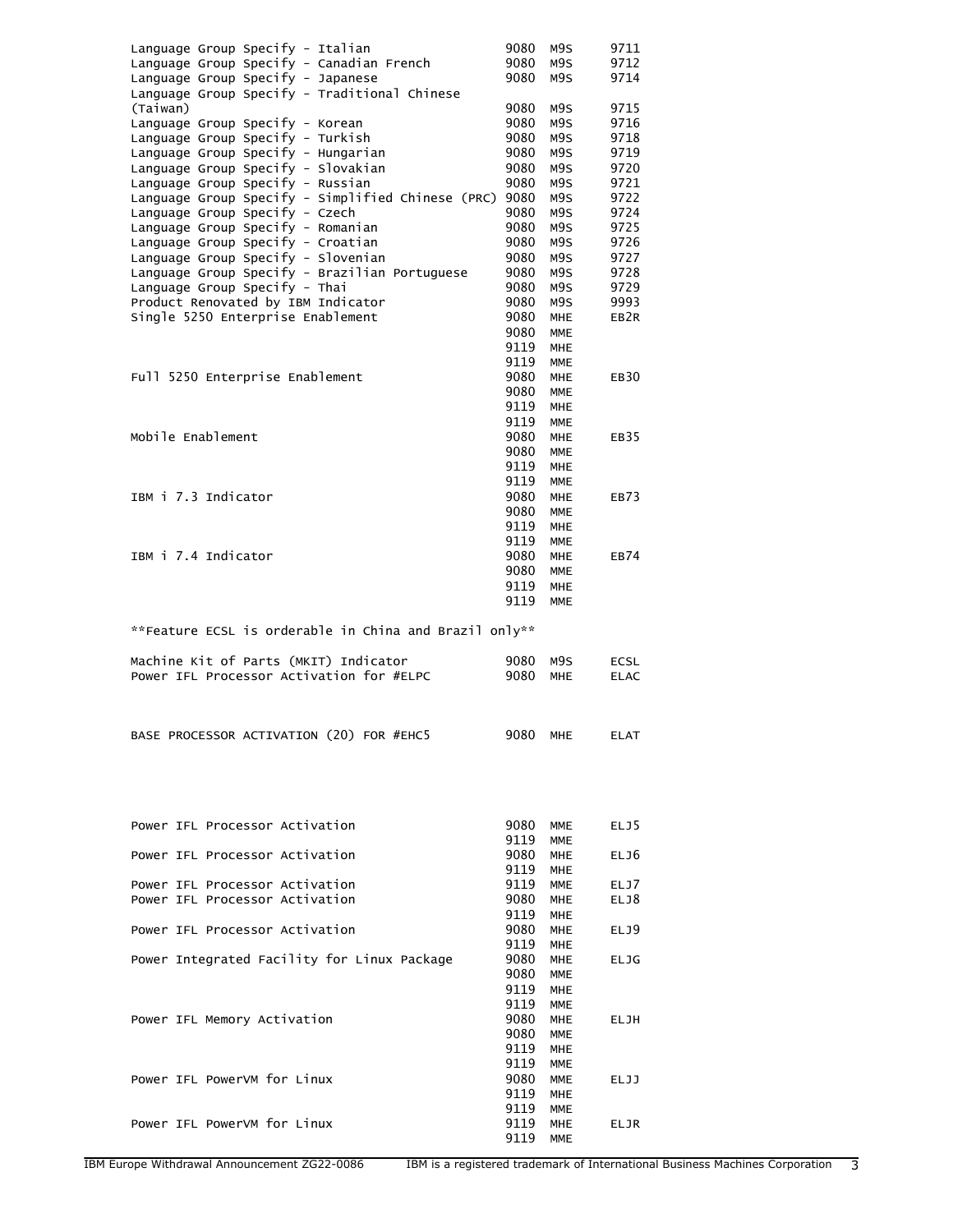| Power IFL PowerVM for Linux                          | 9080 | <b>MHE</b> | <b>ELJT</b>      |
|------------------------------------------------------|------|------------|------------------|
| POWER <sup>(R)</sup> IFL MEMORY ACTIVATION FOR #ELPA | 9119 | <b>MHE</b> | <b>ELMA</b>      |
| Power IFL Memory Activations for #ELPC               | 9080 | <b>MHE</b> | <b>ELMC</b>      |
| 1GB Memory Activation                                | 9080 | <b>MHE</b> | EMA <sub>5</sub> |
|                                                      | 9080 | <b>MME</b> |                  |
|                                                      | 9119 | <b>MHE</b> |                  |
|                                                      | 9119 | <b>MME</b> |                  |
| Quantity of 100 1GB Memory Activations (#EMA5)       | 9080 | <b>MHE</b> | EMA <sub>6</sub> |
|                                                      | 9080 | <b>MME</b> |                  |
|                                                      | 9119 | <b>MHE</b> |                  |
|                                                      | 9119 | <b>MME</b> |                  |
| 100 GB Mobile Memory Activations                     | 9080 | <b>MHE</b> | EMA7             |
|                                                      | 9080 | <b>MME</b> |                  |
|                                                      | 9119 | <b>MHE</b> |                  |
|                                                      | 9119 | <b>MME</b> |                  |
| 100 GB Mobile Enabled Memory Activations             | 9080 | <b>MHE</b> | EMA <sub>9</sub> |
|                                                      | 9080 | <b>MME</b> |                  |
|                                                      | 9119 | <b>MHE</b> |                  |
|                                                      | 9119 | <b>MME</b> |                  |
| 100 GB Mobile Memory Activation (Upgrade from P7)    | 9080 | <b>MHE</b> | <b>EMAF</b>      |
|                                                      | 9080 | <b>MME</b> |                  |
|                                                      | 9119 | <b>MHE</b> |                  |
|                                                      | 9119 | <b>MME</b> |                  |
|                                                      |      |            |                  |

|  |  | BASE MEMORY ACTIVATION (512GB) FOR #EHC2 or #EHC5 9080 MHE |  |  |  |  |  |  |  | EMAL |
|--|--|------------------------------------------------------------|--|--|--|--|--|--|--|------|
|--|--|------------------------------------------------------------|--|--|--|--|--|--|--|------|

9119 MME

| Memory Activations for #EMB6 or #EMBA            | 9080<br>9080<br>9119<br>9119 | <b>MHE</b><br><b>MME</b><br><b>MHE</b><br><b>MME</b> | EMB7             |
|--------------------------------------------------|------------------------------|------------------------------------------------------|------------------|
| Five Hundred and Twelve Memory Activations for   |                              |                                                      |                  |
| IFL                                              | 9080                         | <b>MHE</b>                                           | EMB <sub>8</sub> |
|                                                  | 9080                         | <b>MME</b>                                           |                  |
|                                                  | 9119                         | <b>MHE</b>                                           |                  |
|                                                  | 9119                         | <b>MME</b>                                           |                  |
| 100GB Static to Mobile Memory Auto Conversion    | 9080                         | <b>MHE</b>                                           | EME <sub>0</sub> |
|                                                  | 9080                         | <b>MME</b>                                           |                  |
|                                                  | 9119                         | <b>MHE</b>                                           |                  |
|                                                  | 9119                         | <b>MME</b>                                           |                  |
| Power Cable - Drawer to IBM PDU, 200-240V/10A    |                              |                                                      |                  |
| for India                                        | 9080                         | M9S                                                  | END3             |
| Power Cable - Drawer to IBM PDU $(250V/10A)$ for |                              |                                                      |                  |
| India                                            | 9080                         | M9S                                                  | END7             |
| 1-Core Mobile Activation                         | 9080                         | <b>MME</b>                                           | EP2S             |
|                                                  | 9119                         | <b>MME</b>                                           |                  |
| 1-Core Mobile Activation                         | 9080                         | <b>MHE</b>                                           | EP2T             |
|                                                  | 9119                         | <b>MHE</b>                                           |                  |
| 1-Core Mobile Activation from Power 7            | 9080                         | <b>MME</b>                                           | EP <sub>2U</sub> |
|                                                  | 9119                         | <b>MME</b>                                           |                  |
| 1-Core Mobile Activation from Power 7            | 9080                         | <b>MHE</b>                                           | EP <sub>2V</sub> |
|                                                  | 9119                         | <b>MHE</b>                                           |                  |

| 1-core Static Processor activation (CSE) for     |      |            |             |
|--------------------------------------------------|------|------------|-------------|
| #EP8A or #EP8B                                   | 9080 | MME        | EP80        |
| 1-core Mobile-enabled processor activation (CSE) |      |            |             |
| for #EP8A or #EP8B                               | 9080 | <b>MME</b> | EP81        |
| 1-core Mobile Processor Activation               | 9080 | MME        | EP82        |
| 1-core Mobile Processor activation from P7       | 9080 | <b>MMF</b> | EP83        |
| 1-core Static Processor activation (CSE) for     |      |            |             |
| #EP8C or #EP8D                                   | 9080 | MHF        | <b>FP84</b> |
| 1-core Mobile-enabled processor activation (CSE) |      |            |             |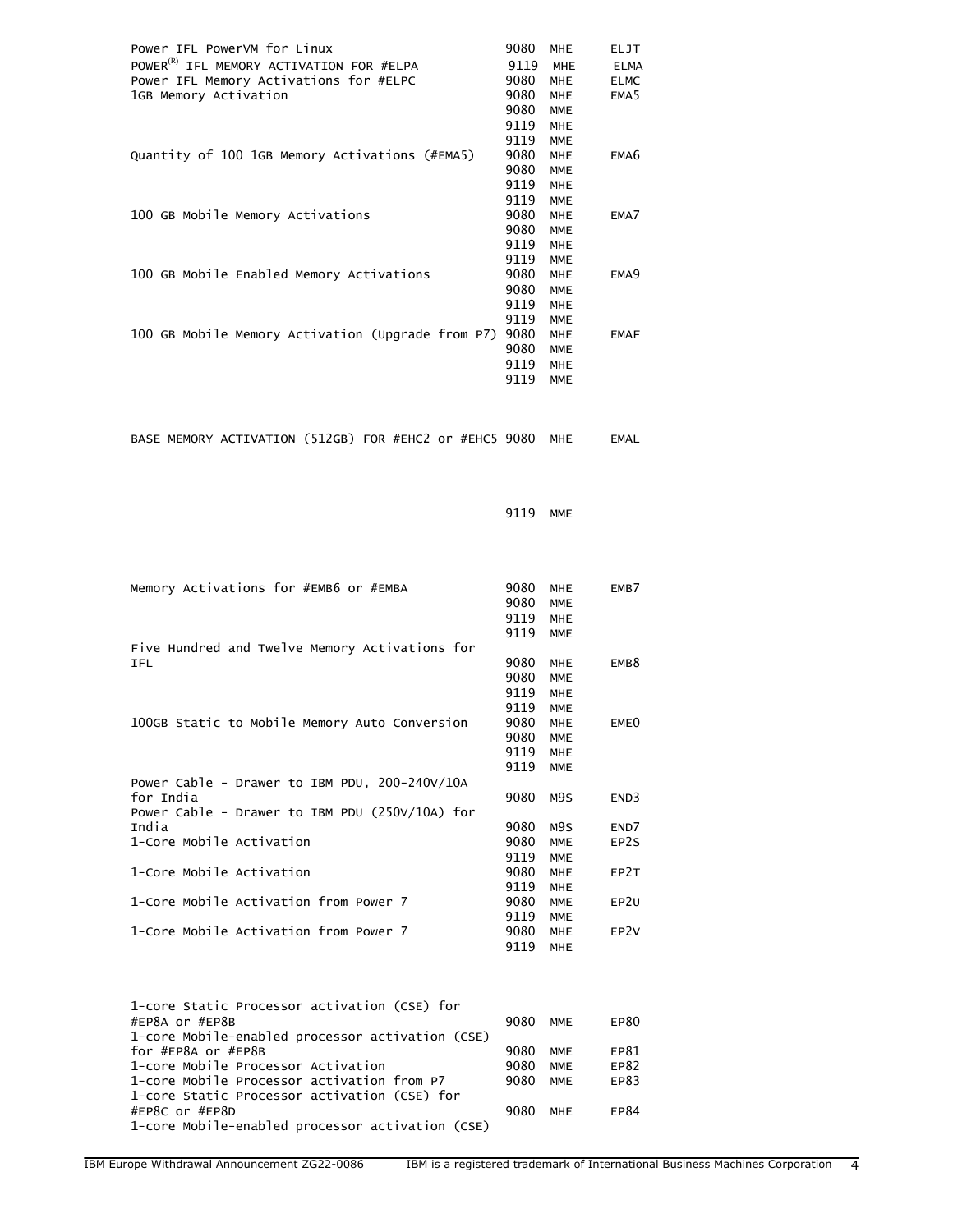| for #EP8C or #EP8D                                                     | 9080         | MHE               | EP85                |
|------------------------------------------------------------------------|--------------|-------------------|---------------------|
| 1-core Static Processor activation (CSE) for                           |              |                   |                     |
| #EP8E or #EP8F                                                         | 9080         | <b>MHE</b>        | EP86                |
| 1-core Mobile-enabled processor activation (CSE)<br>for #EP8E or #EP8F | 9080         | <b>MHE</b>        | EP87                |
| 1-core Static Processor activation (CSE) for                           |              |                   |                     |
| #EP8G or #EP8H                                                         | 9080         | <b>MHE</b>        | EP88                |
| 1-core Mobile-enabled processor activation (CSE)                       |              |                   |                     |
| for #EP8G or #EP8H                                                     | 9080         | MHE               | EP89                |
| 1-core Mobile Processor Activation (CSE)                               | 9080         | MHE               | EP8J                |
| 1-core Mobile Processor activation from P7 (CSE)                       | 9080         | MHE               | EP8K                |
|                                                                        |              |                   |                     |
|                                                                        |              |                   |                     |
|                                                                        |              |                   |                     |
| 1 core Processor Activation for #EPBA or #EPBW                         | 9080         | MME               | EPBJ                |
|                                                                        | 9119         | <b>MME</b>        |                     |
| 1 core Processor Activation for #EPBB or #EPBG                         | 9080         | MHE               | <b>EPBK</b>         |
|                                                                        | 9119         | MHE               |                     |
| 1 core Processor Activation for #EPBC or #EHC2                         |              |                   |                     |
| or #FPRX                                                               | 9119         | MME               | EPBL                |
| 1 core Processor Activation for #EPBD or #EPBH                         | 9080         | <b>MHE</b>        | <b>EPBM</b>         |
|                                                                        | 9119         | MHE               |                     |
| 1 core Mobile Enabled Processor Activation for                         |              |                   |                     |
| #EPBA or #EPBW                                                         | 9080<br>9119 | MME               | <b>EPBN</b>         |
| 1 core Mobile-enabled Processor Activation for                         |              | <b>MME</b>        |                     |
| #EPBB or #EPBG                                                         | 9080         | <b>MHE</b>        | EPBP                |
|                                                                        | 9119         | <b>MHE</b>        |                     |
| 1 core Mobile Enabled Processor Activation for                         |              |                   |                     |
| #EPBC or #EPBX                                                         | 9119         | <b>MME</b>        | <b>EPBQ</b>         |
| 1 core Mobile-enabled Processor Activation for                         |              |                   |                     |
| #EPBD or #EPBH                                                         | 9080         | MHE               | <b>EPBR</b>         |
|                                                                        | 9119         | MHE               |                     |
| 1 core Processor Activation for #EPBS or #EPBT                         | 9080         | <b>MHE</b>        | EPBU                |
| 1 core Mobile Enabled Processor Activation for                         | 9119         | <b>MHE</b>        |                     |
| #EPBS or #EPBT                                                         | 9080         | <b>MHE</b>        | EPBV                |
|                                                                        | 9119         | MHE               |                     |
| Static to Mobile Processor Auto Conversion                             | 9080         | <b>MHE</b>        | EPE0                |
|                                                                        | 9080         | MME               |                     |
|                                                                        | 9119         | <b>MHE</b>        |                     |
|                                                                        | 9119         | <b>MME</b>        |                     |
| Proc CoD Utility Billing, 100 Proc-mins. for                           |              |                   |                     |
| #EPBA, AIX/Linux                                                       | 9080         | MME               | <b>EPJA</b>         |
| Proc CoD Utility Billing, 100 Proc-mins. for                           | 9119         | <b>MME</b>        |                     |
| #EPBA, IBM i                                                           | 9080         | MME               | EPJB                |
|                                                                        | 9119         | MME               |                     |
| Proc CoD Utility Billing, 100 Proc-mins. for                           |              |                   |                     |
| #EPBB/#EP8C and #EFP1/#EFP5, AIX/Linux                                 | 9080         | MHE               | EPJG                |
|                                                                        | 9119         | <b>MHE</b>        |                     |
| Proc CoD Utility Billing, 100 Proc-mins. for                           |              |                   |                     |
| #EPBB/#EP8C and #EFP1/#EFP5, IBM i                                     | 9080         | <b>MHE</b>        | EPJH                |
| Proc CoD Utility Billing, 100 Proc-mins. for                           | 9119         | <b>MHE</b>        |                     |
| #EPBC, AIX/Linux                                                       | 9119         | <b>MME</b>        | EPJN                |
| Proc CoD Utility Billing, 100 Proc-mins. for                           |              |                   |                     |
| #EPBC, IBM i                                                           | 9119         | <b>MME</b>        | EPJP                |
| Proc CoD Utility Billing, 100 Proc-mins. for                           |              |                   |                     |
| #EPBD/#EP8G and #EFP3/#EFP7, AIX/Linux                                 |              |                   |                     |
|                                                                        | 9080         | MHE               | EPJU                |
|                                                                        | 9119         | <b>MHE</b>        |                     |
| Proc CoD Utility Billing, 100 Proc-mins. for                           |              |                   |                     |
| #EPBD/#EP8G and #EFP3/#EFP7, IBM i                                     | 9080         | <b>MHE</b>        | EPJV                |
|                                                                        | 9119         | <b>MHE</b>        |                     |
| Proc CoD Utility Billing, 100 Proc-mins. for                           |              |                   |                     |
| #EPBS/#EP8E and #EFP2/#EFP6, AIX/Linux, AIX/Linux 9080                 |              | <b>MHE</b>        | <b>EPKQ</b>         |
| Proc CoD Utility Billing, 100 Proc-mins. for                           | 9119         | <b>MHE</b>        |                     |
| #EPBS/#EP8E and #EFP2/#EFP6, AIX/Linux, IBM i                          | 9080         | <b>MHE</b>        | <b>EPKR</b>         |
|                                                                        | 9119         | <b>MHE</b>        |                     |
| Specify Reserve 4 EIA Rack Space for PCIe3                             |              |                   |                     |
| Expansion Drawer<br>Virtual Capacity Expedited Shipment                | 9080<br>9080 | M9S<br><b>MHE</b> | ER1A<br><b>ESCT</b> |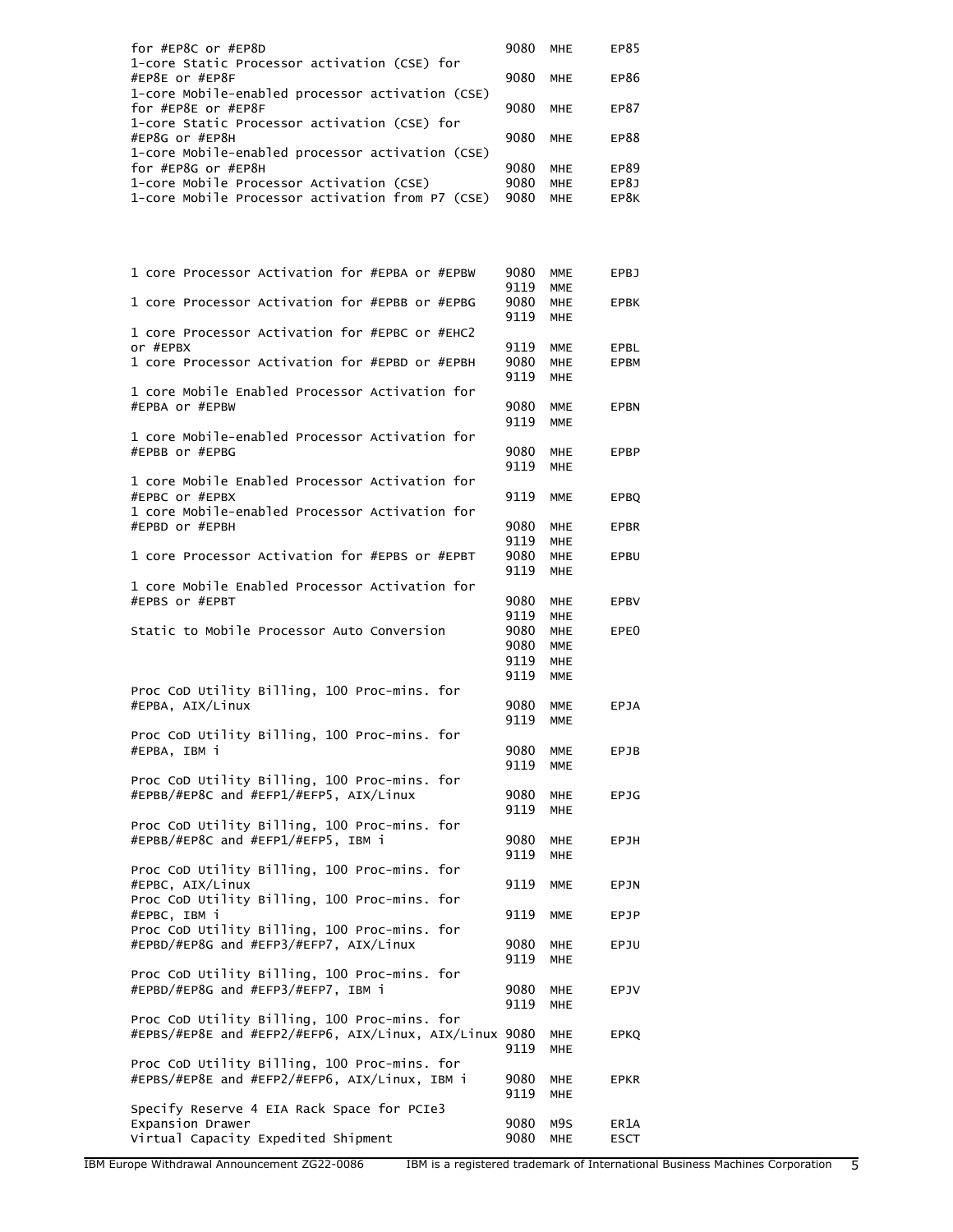| iSCSI SAN Load Source Specify for AIX<br>1 core processor activation for ESP3 | 9080<br>9119<br>9119<br>9080<br>9080 | <b>MME</b><br><b>MHE</b><br><b>MME</b><br>M9S<br><b>MHE</b> | <b>ESCZ</b><br>ESP <sub>6</sub> |
|-------------------------------------------------------------------------------|--------------------------------------|-------------------------------------------------------------|---------------------------------|
| 1 core static processor activation for ESP1<br>$--EMEA$ ONLY                  | 9080                                 | <b>MHE</b>                                                  | ESP7                            |
| Quantity of 100 1GB Memory activation for SAP<br><b>HANA</b>                  | 9080                                 | MHE                                                         | <b>ESPC</b>                     |

#### **Effective October 31, 2022, except for China and South Korea which is December 31, 2023**

Feature conversion withdrawals

| From | From        | To          | To   | To         |
|------|-------------|-------------|------|------------|
| type | feature     | feature     | type | model      |
|      |             |             |      |            |
| 9080 | ELJ6        | ELJ8        | 9080 | MHE        |
| 9119 | ELJ6        | ELJ8        | 9119 | MHE        |
| 9080 | EMA6        | EMA7        | 9080 | <b>MHE</b> |
| 9080 | EMA6        | EMA7        | 9080 | <b>MME</b> |
| 9119 | EMA6        | EMA7        | 9119 | MHE        |
| 9119 | EMA6        | EMA7        | 9119 | <b>MME</b> |
| 9080 | EMA9        | EMA7        | 9080 | MHE        |
| 9080 | EMA9        | EMA7        | 9080 | <b>MME</b> |
| 9119 | EMA9        | EMA7        | 9119 | MHE        |
| 9119 | EMA9        | EMA7        | 9119 | <b>MME</b> |
| 9080 | <b>EPBJ</b> | EP2S        | 9080 | <b>MME</b> |
| 9119 | <b>EPBJ</b> | EP2S        | 9119 | <b>MME</b> |
| 9119 | EPBL        | EP2S        | 9119 | <b>MME</b> |
| 9080 | <b>EPBN</b> | EP2S        | 9080 | <b>MME</b> |
| 9119 | <b>EPBN</b> | EP2S        | 9119 | <b>MME</b> |
| 9119 | <b>EPBO</b> | EP2S        | 9119 | <b>MME</b> |
| 9080 | <b>EPBK</b> | EP2T        | 9080 | <b>MHE</b> |
| 9119 | <b>EPBK</b> | EP2T        | 9119 | <b>MHE</b> |
| 9080 | EPBM        | EP2T        | 9080 | MHE        |
| 9119 | <b>EPBM</b> | EP2T        | 9119 | <b>MHE</b> |
| 9080 | EPBP        | EP2T        | 9080 | MHE        |
| 9119 | EPBP        | EP2T        | 9119 | MHE        |
| 9080 | <b>EPBR</b> | EP2T        | 9080 | <b>MHE</b> |
| 9119 | <b>EPBR</b> | EP2T        | 9119 | MHE        |
| 9080 | EPBU        | EP2T        | 9080 | MHE        |
| 9119 | EPBU        | EP2T        | 9119 | <b>MHE</b> |
| 9080 | <b>EPBV</b> | EP2T        | 9080 | MHE        |
| 9119 | <b>EPBV</b> | EP2T        | 9119 | <b>MHE</b> |
| 9080 | EP81        | EP80        | 9080 | <b>MME</b> |
| 9080 | EP80        | EP82        | 9080 | <b>MME</b> |
| 9080 | EP81        | EP82        | 9080 | <b>MME</b> |
| 9080 | EP84        | EP88        | 9080 | <b>MHE</b> |
| 9080 | EP85        | EP89        | 9080 | <b>MHE</b> |
| 9080 | EP84        | EP8J        | 9080 | MHE        |
| 9080 | EP85        | EP8J        | 9080 | <b>MHE</b> |
| 9080 | EP86        | EP8J        | 9080 | MHE        |
| 9080 | EP87        | EP8J        | 9080 | <b>MHE</b> |
| 9080 | EP88        | EP8J        | 9080 | MHE        |
| 9080 | EP89        | EP8J        | 9080 | MHE        |
| 9080 | <b>EPBK</b> | <b>EPBM</b> | 9080 | MHE        |
| 9119 | <b>EPBK</b> | <b>EPBM</b> | 9119 | MHE        |
| 9080 | <b>EPBP</b> | <b>EPBR</b> | 9080 | <b>MHE</b> |
| 9119 | EPBP        | EPBR        | 9119 | MHE        |
|      |             |             |      |            |

## <span id="page-5-0"></span>**Replacement product information**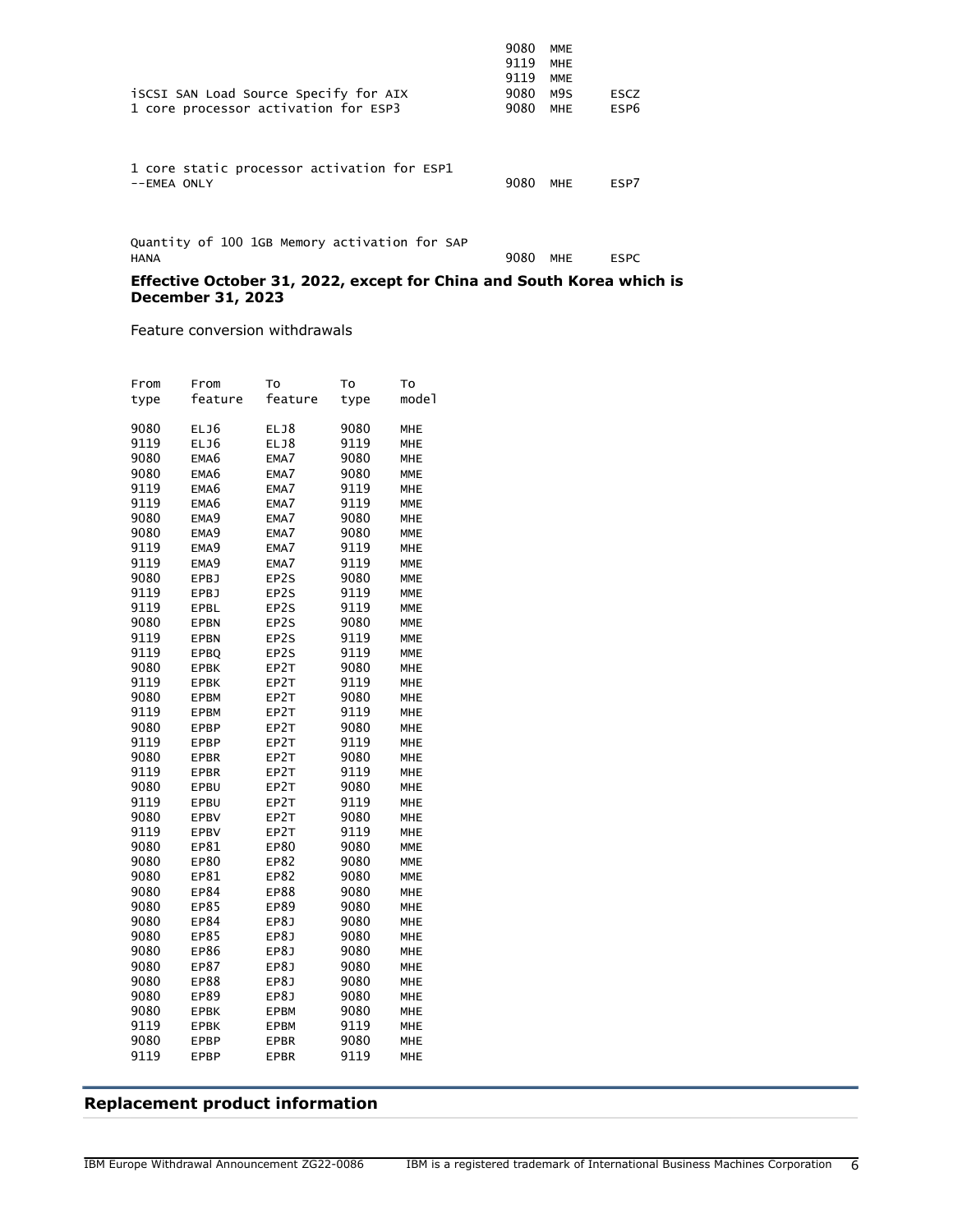## <span id="page-6-0"></span>**Where available**

**Europe:** Aland Islands, Albania, Andorra, Armenia, Austria, Azerbaijan, Belarus, Belgium, Bosnia and Herzegovina, Bouvet Island, British Indian Ocean Territory, Bulgaria, Comoros, Croatia, Cyprus, Czech Republic, Denmark, Estonia, Falkland Islands (Malvinas), Faroe Islands, Finland, France, French Guiana, French Polynesia, French Southern Territories, Georgia, Germany, Gibraltar, Greece, Greenland, Guadeloupe, Guernsey, Holy See (Vatican City State), Hungary, Iceland, Ireland, Isle of Man, Israel, Italy, Jersey, Kazakhstan, Kyrgyzstan, Latvia, Liechtenstein, Lithuania, Luxembourg, Republic of North Macedonia, Malta, Martinique, Mayotte, Republic of Moldova, Monaco, Montenegro, Netherlands, New Caledonia, Norway, Pitcairn, Poland, Portugal, Reunion, Romania, Russian Federation, Saint Barthelemy, Saint Helena Ascension and Tristan da Cunha, Saint Martin (French Part), Saint Pierre and Miquelon, San Marino, Serbia, Slovakia, Slovenia, South Georgia and the South Sandwich Islands, Spain, Svalbard and Jan Mayen, Sweden, Switzerland, Tajikistan, Turkmenistan, Ukraine, United Kingdom, Uzbekistan, Vanuatu, Wallis and Futuna, and the Crimea, Donetsk, and Luhansk regions of Ukraine

**Middle East and Africa:** Afghanistan, Algeria, Angola, Bahrain, Benin, Botswana, Burkina Faso, Burundi, Cameroon, Cape Verde, Central African Republic, Chad, Congo, The Democratic Republic of the Congo, Cote d'Ivoire, Djibouti, Egypt, Equatorial Guinea, Eritrea, Ethiopia, Gabon, Gambia, Ghana, Guinea, Guinea-Bissau, Islamic Republic of Iran, Iraq, Jordan, Kenya, Kuwait, Lebanon, Lesotho, Liberia, Libya, Madagascar, Malawi, Mali, Mauritania, Mauritius, Morocco, Mozambique, Namibia, Niger, Nigeria, Oman, Pakistan, State of Palestine, Qatar, Rwanda, Sao Tome and Principe, Saudi Arabia, Senegal, Seychelles, Sierra Leone, Somalia, South Africa, South Sudan, Sudan, Swaziland, Syrian Arab Republic, United Republic of Tanzania, Togo, Tunisia, Turkey, Uganda, United Arab Emirates, Western Sahara, Yemen, Zambia, and Zimbabwe

### *Trademarks*

IBM, Power, AIX, PowerVM and POWER are registered trademarks of IBM Corporation in the United States, other countries, or both.

The registered trademark Linux® is used pursuant to a sublicense from the Linux Foundation, the exclusive licensee of Linus Torvalds, owner of the mark on a worldwide basis.

Red Hat is a registered trademark of Red Hat Inc. in the U.S. and other countries. Other company, product, and service names may be trademarks or service marks of others.

#### *Terms of use*

IBM products and services which are announced and available in your country can be ordered under the applicable standard agreements, terms, conditions, and prices in effect at the time. IBM reserves the right to modify or withdraw this announcement at any time without notice. This announcement is provided for your information only.Reference to other products in this announcement does not necessarily imply those products are announced, or intend to be announced, in your country.Additional terms of use are located at

#### [Terms of use](http://www.ibm.com/legal/us/en/)

For the most current information regarding IBM products, consult your IBM representative or reseller, or go to the IBM worldwide contacts page

#### [IBM Directory of worldwide contacts](http://www.ibm.com/planetwide/)

## <span id="page-6-1"></span>**Corrections**